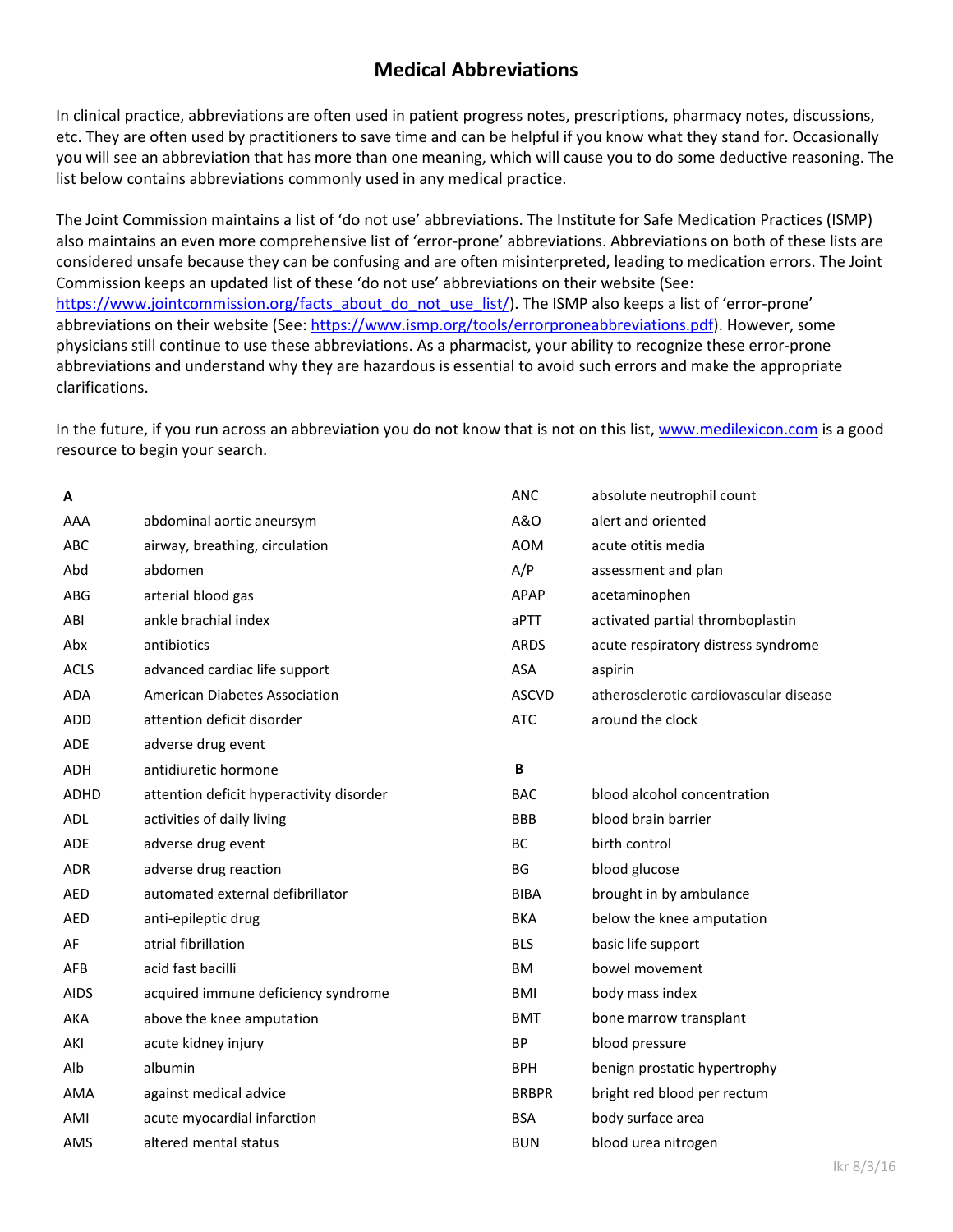| C            |                                        | <b>DVT</b>  | deep vein thrombosis            |
|--------------|----------------------------------------|-------------|---------------------------------|
| CC           | chief complaint                        | Dx          | diagnosis                       |
| C/O          | complaining of                         |             |                                 |
| <b>CABG</b>  | coronary artery bypass graft           | E           |                                 |
| CAD          | coronary artery disease                | eAG         | estimated average glucose       |
| <b>CT</b>    | computed tomography                    | EBV         | Epstein-Barr virus              |
| CBC          | complete blood count                   | <b>ECF</b>  | extracellular fluid             |
| CDC          | <b>Centers for Disease Control</b>     | ECG         | electrocardiogram               |
| CF           | cystic fibrosis                        | <b>EKG</b>  | electrocardiogram               |
| <b>CFU</b>   | colony forming units                   | <b>ECHO</b> | echocardiogram                  |
| <b>CGM</b>   | continuous glucose monitoring          | ECT         | electroconvulsive therapy       |
| <b>CHF</b>   | congestive heart failure               | ED          | erectile dysfunction            |
| <b>CKD</b>   | chronic kidney disease                 | <b>ED</b>   | emergency department            |
| <b>CN</b>    | cranial nerves                         | EEG         | electroencephalogram            |
| CO           | cardiac output                         | EF          | ejection fraction               |
| <b>COPD</b>  | Chronic obstructive pulmonary disease  | <b>EGF</b>  | epidermal growth factor         |
| <b>CPK</b>   | creatine phosphokinase                 | <b>EMR</b>  | electronic medical record       |
| <b>CPR</b>   | cardiopulmonary resuscitation          | Endo        | endocrine                       |
| CrCl         | creatinine clearance                   | <b>ENT</b>  | ear, nose, and throat           |
| C&S          | culture and sensitivity                | <b>EOMI</b> | extraocular muscles intact      |
| <b>CSF</b>   | cerebrospinal fluid                    | EPS         | extrapyramidal symptom          |
| <b>CTA</b>   | clear to auscultation                  | <b>ESRD</b> | end-stage renal disease         |
| <b>CTZ</b>   | chemoreceptor trigger zone             | <b>EtOH</b> | alcohol                         |
| <b>CVA</b>   | cerebral vascular accident             |             |                                 |
| <b>CVD</b>   | cardiovascular disease                 | F           |                                 |
| <b>CX</b>    | culture                                | FAS         | fetal alcohol syndrome          |
| <b>CXR</b>   | chest x-ray                            | <b>FBG</b>  | fasting blood glucose           |
|              |                                        | <b>FEV</b>  | forced expiratory volume        |
| D            |                                        | <b>FFP</b>  | fresh frozen plasma             |
| DC           | discontinue                            | FH.         | family history                  |
| <b>DIC</b>   | disseminated intravascular coagulation | <b>FLP</b>  | fasting lipid panel             |
| D5W          | 5% dextrose in water                   | <b>FSH</b>  | follicle stimulating hormone    |
| <b>DKA</b>   | diabetic ketoacidosis                  | <b>FVC</b>  | forced vital capacity           |
| DM           | diabetes mellitus                      | Fx          | fracture                        |
| <b>DMARD</b> | disease modifying antirheumatic drug   |             |                                 |
| <b>DNR</b>   | do not resuscitate                     | G           |                                 |
| <b>DOB</b>   | date of birth                          | GAD         | generalized anxiety disorder    |
| <b>DOC</b>   | drug of choice                         | <b>GERD</b> | gastroesophogeal reflux disease |
| <b>DOE</b>   | dyspnea on exertion                    | <b>GFR</b>  | glomerular filtration rate      |
| DOT          | directly observed therapy              | GI          | gastrointestinal                |
| <b>DPI</b>   | dry powder inhaler                     | GSW         | gunshot wound                   |
| <b>DPN</b>   | diabetic peripheral neuropathy         | GU          | genitourinary                   |
| <b>DTs</b>   | delirium tremens                       | <b>GVHD</b> | graft versus host disease       |
| <b>DUR</b>   | drug utilization review                | Gyn         | gynecology                      |
|              |                                        |             |                                 |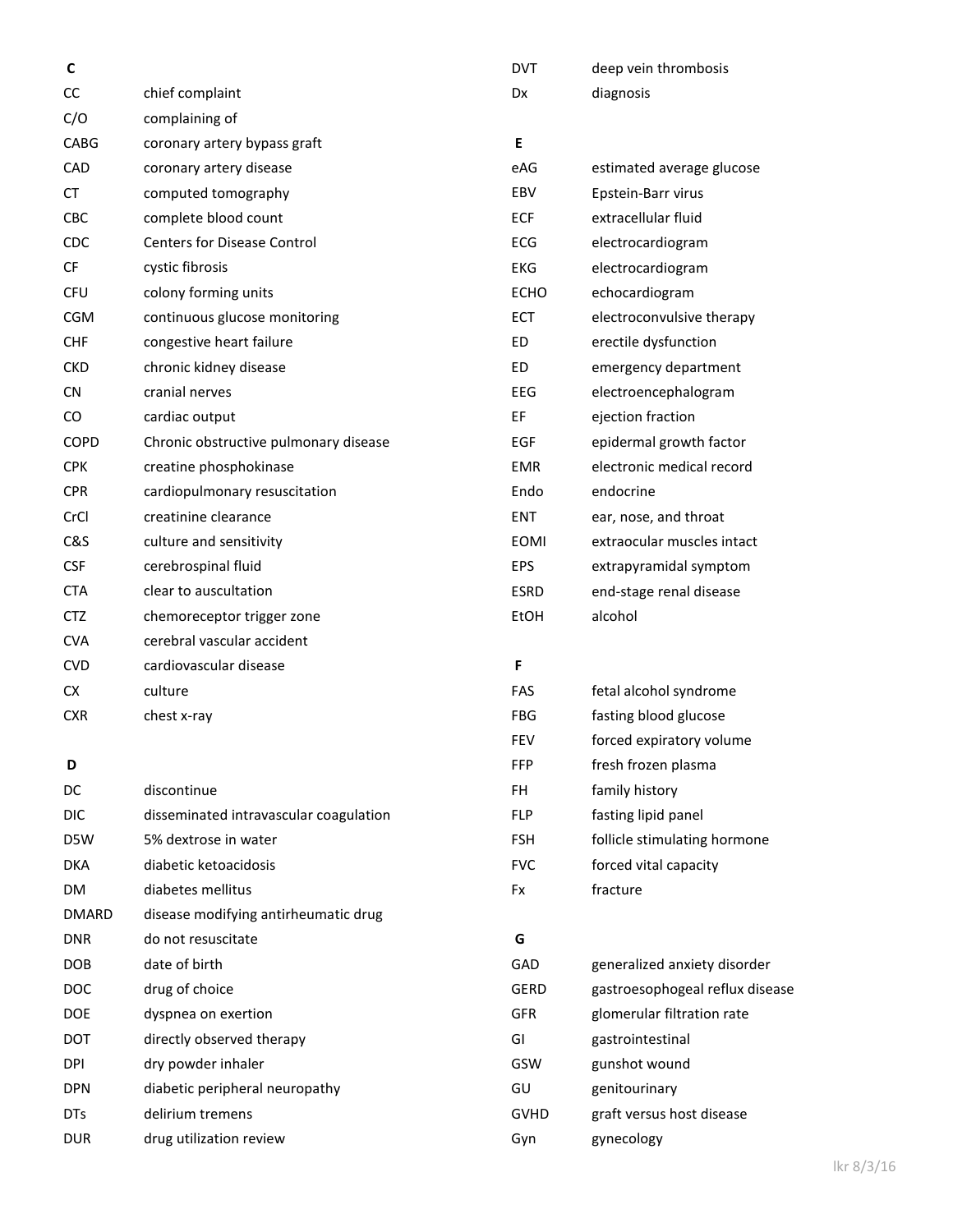| н            |                                |
|--------------|--------------------------------|
| HA           | headache                       |
| HВ           | hemoglobin                     |
| HbA1c        | glycosylated hemoglobin        |
| <b>HCG</b>   | human chorionic gonadotropin   |
| Hct          | hematocrit                     |
| HDL          | high density lipoprotein       |
| <b>HEENT</b> | head, ears, eyes, nose, throat |
| НF           | heart failure                  |
| Hgb          | hemoglobin                     |
| H&H          | hemoglobin and hematocrit      |
| HIV          | human immunodeficiency virus   |
| <b>HJR</b>   | hepatojugular reflex           |
| <b>HOB</b>   | head of bed                    |
| H/O          | history of                     |
| H&P          | history and physical exam      |
| <b>HPI</b>   | history of present illness     |
| <b>HPV</b>   | human papilloma virus          |
| <b>HSV</b>   | herpes simplex virus           |
| <b>HTN</b>   | hypertension                   |
| Hx           | history                        |

### **I**

| <b>IBD</b>  | inflammatory bowel disease          |
|-------------|-------------------------------------|
| IBS         | irritable bowel syndrome            |
| <b>IBW</b>  | ideal body weight                   |
| ICD         | implantable cardiac defibrillator   |
| ICF         | intracellular fluid                 |
| ICP         | intracranial pressure               |
| ICU         | intensive care unit                 |
| 1 & D       | incision and debridement            |
| <b>IDDM</b> | insulin dependent diabetes mellitus |
| IGT         | impaired glucose tolerance          |
| IM          | intramuscular                       |
| <b>INR</b>  | international normalized ratio      |
| 1 & O       | intake and output                   |
| iud         | intrauterine device                 |
| IV          | intravenous                         |
| IVP         | intravenous push                    |
| <b>IVPB</b> | IV piggy back                       |
| <b>IVDA</b> | intravenous drug abuser             |
|             |                                     |
|             |                                     |

#### **J**

JVD jugular venous distention

#### **K**

| <b>KUB</b> | kidney, ureter, bladder |
|------------|-------------------------|
| KVO.       | keep vein open          |

## **L**

| Lac  | laceration                     |
|------|--------------------------------|
| LAD  | lymphadenopathy                |
| L&D  | labor and delivery             |
| LDL  | low density lipoprotein        |
| LFT  | liver function test            |
| LН   | luteinizing hormone            |
| LLE  | left lower extremity           |
| LLL  | left lower lobe                |
| LLQ  | left lower quadrant            |
| LOC  | loss of consciousness          |
| LTAC | long-term acute care           |
| LUE  | left upper extremity           |
| LUL  | left upper lobe                |
| LV   | left ventricle                 |
| LVAD | left ventricular assist device |
| LVH  | left ventricular hypertrophy   |

#### **M**

| <b>MAR</b> | medication administration record  |
|------------|-----------------------------------|
| MAP        | mean arterial pressure            |
| MCV        | mean corpuscular volume           |
| MDI        | metered dose inhaler              |
| MI         | myocardial infarction             |
| <b>MMR</b> | measles, mumps, rubella (vaccine) |
| MRI        | magnetic resonance imaging        |
| MVA        | motor vehicle accident            |
| MVI        | multivitamin                      |

#### **N**

| <b>NAD</b>   | no acute distress; no apparent distress |
|--------------|-----------------------------------------|
| ΝE           | norepinephrine                          |
| NGT          | nasogastric tube                        |
| <b>NICU</b>  | neonatal intensive care unit            |
| <b>NIDDM</b> | non-insulin dependent diabetes mellitus |
| NKA          | no known allergies                      |
| <b>NKDA</b>  | no known drug allergies                 |
| <b>NPO</b>   | nothing by mouth                        |
| <b>NRT</b>   | nicotine replacement therapy            |
| NS           | normal saline                           |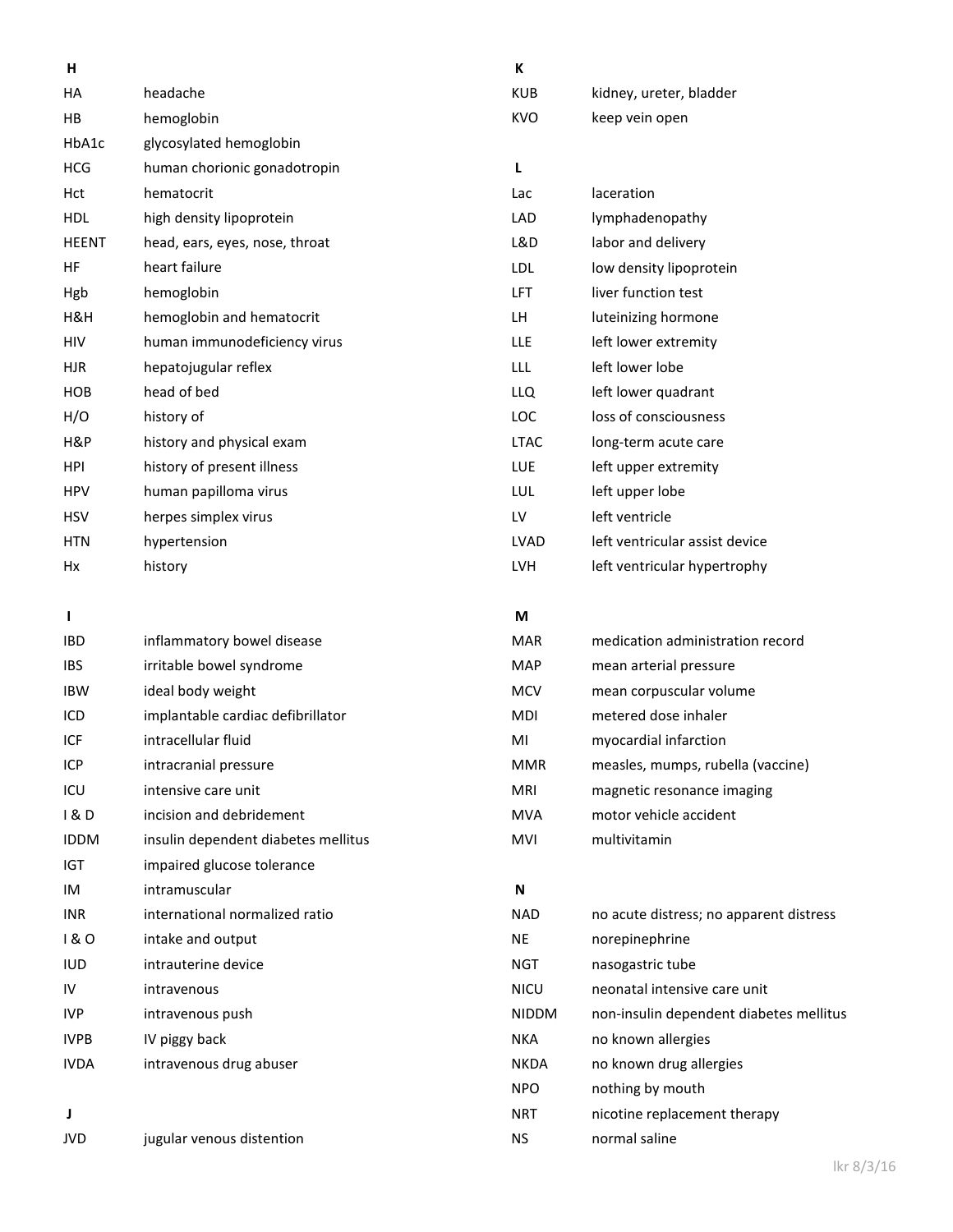| <b>NSAID</b> | non-steroidal anti-inflammatory drug                                  | R            |                                         |
|--------------|-----------------------------------------------------------------------|--------------|-----------------------------------------|
| <b>NSR</b>   | normal sinus rhythm                                                   | <b>RA</b>    | rheumatoid arthritis                    |
| <b>NTND</b>  | non-tender, non-distended                                             | <b>RBC</b>   | red blood cell/count                    |
| N/V          | nausea and vomiting                                                   | <b>RDA</b>   | recommended daily allowance             |
| O            |                                                                       | <b>REM</b>   | rapid eye movement                      |
| OA           | osteoarthritis                                                        | <b>RLE</b>   | right lower extremity                   |
| OB           | obstetrics                                                            | <b>RLL</b>   | right lower lobe                        |
| <b>OC</b>    | oral contraceptive                                                    | <b>RLQ</b>   | right lower quadrant                    |
| <b>OCD</b>   | obsessive-compulsive disorder                                         | <b>ROM</b>   | range of motion                         |
| <b>OGTT</b>  | oral glucose tolerance test                                           | <b>ROS</b>   | review of systems                       |
| <b>OOB</b>   | out of bed                                                            | <b>RR</b>    | respiratory rate                        |
| OR           | operating room                                                        | <b>RRR</b>   | regular rate and rhythm                 |
| <b>OTC</b>   | over the counter                                                      | <b>RUE</b>   | right upper extremity                   |
|              |                                                                       | <b>RUL</b>   | right upper lobe                        |
| P            |                                                                       | <b>RUQ</b>   | right upper quadrant                    |
| PACU         | post-anesthesia care unit                                             | <b>RT</b>    | respiratory therapy                     |
| PAD          | peripheral arterial disease                                           |              |                                         |
| <b>PCA</b>   | patient controlled analgesia                                          | S            |                                         |
| <b>PCC</b>   | prothrombin complex concentrate                                       | 2/2          | secondary to                            |
| <b>PCN</b>   | penicillin                                                            | SAD          | seasonal affective disorder             |
| <b>PCOS</b>  | polycystic ovarian syndrome                                           | SBP          | systolic blood pressure                 |
| <b>PCP</b>   | primary care physician                                                | SCr          | serum creatinine                        |
| PE           | physical exam                                                         | <b>SE</b>    | side effect                             |
| PE           | pulmonary embolism                                                    | <b>SH</b>    | social history                          |
| PEG          | percutaneous endoscopic gastrostomy                                   | <b>SMBG</b>  | self monitoring of blood glucose        |
| PERRLA       | pupils equal, round, reactive to light and                            | <b>SNF</b>   | skilled nursing facility                |
|              | accommodation                                                         | SOAP         | subjective, objective, assessment, plan |
| PFT          | pulmonary function test                                               | SOB          | shortness of breath                     |
| <b>PICC</b>  | peripherally inserted central catheter                                | STI          | sexually transmitted infection          |
| PID          | pelvic inflammatory disease                                           | S/Sx         | signs and symptoms                      |
| PMH          | past medical history                                                  | stat         | immediately, at once                    |
| <b>PND</b>   | paroxysmal nocturnal dyspnea                                          | Sx           | symptoms                                |
| PPD          | packs per day                                                         | Sz           | seizure                                 |
| <b>PPD</b>   | purified protein derivative (of tuberculin)<br>packed red blood cells |              |                                         |
| PRBC         | peptic ulcer disease                                                  | $\mathbf{T}$ |                                         |
| <b>PUD</b>   |                                                                       | <b>TAH</b>   | total abdominal hysterectomy            |
| PSA          | prostate specific antigen                                             | TB           | tuberculosis                            |
| PT           | prothrombin time                                                      | TC           | total cholesterol                       |
| PTT          | partial thromboplastin time                                           | TdP          | torsades de pointes                     |
| PTA          | prior to admission                                                    | TF           | tube feeds                              |
| <b>PTA</b>   | prior to arrival                                                      | TG           | triglycerides                           |
| <b>PTSD</b>  | post-traumatic stress disorder                                        | <b>TIA</b>   | transient ischemic attack               |
| <b>PVD</b>   | peripheral vascular disease                                           | <b>TKO</b>   | to keep open                            |
| <b>PCWP</b>  | pulmonary capillary wedge pressure                                    | <b>TNF</b>   | tumor necrosis factor                   |